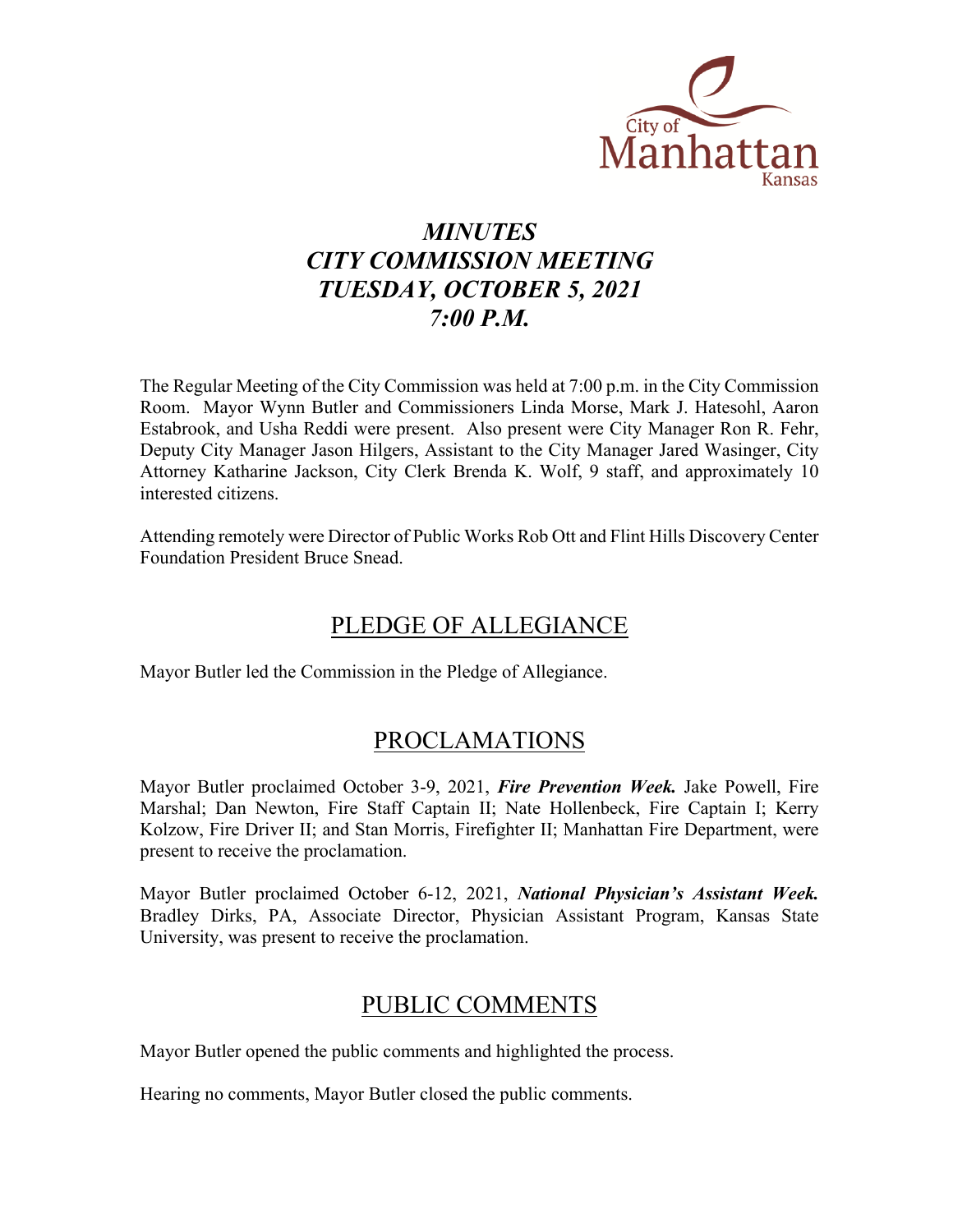**Minutes** City Commission Meeting October 5, 2021 Page 2

### COMMISSIONER COMMENTS

Commissioner Reddi mentioned that Riley County Police Department Director Dennis Butler had announced his retirement for February 1, 2022. She commended him on his stellar leadership. She said that she valued what he brought to the community and had left a big footprint in the short time he has been the Director. She stated that there were four candidate forums scheduled, with the first one hosted virtually by the League of Women Voters on Sunday afternoon, October 10, 2021.

Commissioner Estabrook gave a brief update on the first Afghan family to settle in Manhattan as part of the Afghan Resettlement. He stated the family of five arrived at the Kansas City Airport on Friday, October 1, 2021, after going through a lengthy vetting process. He said the father had fought alongside the United States forces, had secured the Kabul Airport while the United States evacuated, and as he secured the Airport his family came to the Airport and their baby was born at the Airport. He said that 10 more refugees would be arriving in another week or so. He asked the community to welcome the refugees and refer to them as "Allies".

Commissioner Hatesohl stated that the City recently received September sales tax receipts which showed the fifth month in a row in which over \$1 million in sales tax had been collected which put the City \$600,000.00 over budget for sales tax collection for the year and on pace to be at or above the 2019 sales tax numbers. He said the economy around town had been improving and hoped it would continue which would help take pressure off the property taxes.

Commissioner Morse pointed out that October 12, 2021, was the deadline to register to vote and that October 13, 2021, would be the first day to advance vote. She mentioned there would be a Veterans' Day parade on Thursday, November 11, 2021, and that the public could call Janet Nichols, Military Community Liaison, at the Manhattan Area Chamber of Commerce for details. She stated that the draft of the Strategic Plan and prioritization survey were on the City's website and that there would be a public Open House at City Hall in the City Commission Room on Thursday, October 7, 2021, from 6:00 p.m. – 8:00 p.m. and invited the public to participate.

Mayor Butler stated he was also impressed with the sales tax receipts for September. He said statistically if there were two more months it could be a trend. He said there were great events planned for the holidays and he wanted to make Manhattan a destination for the holidays to get that sales tax trend.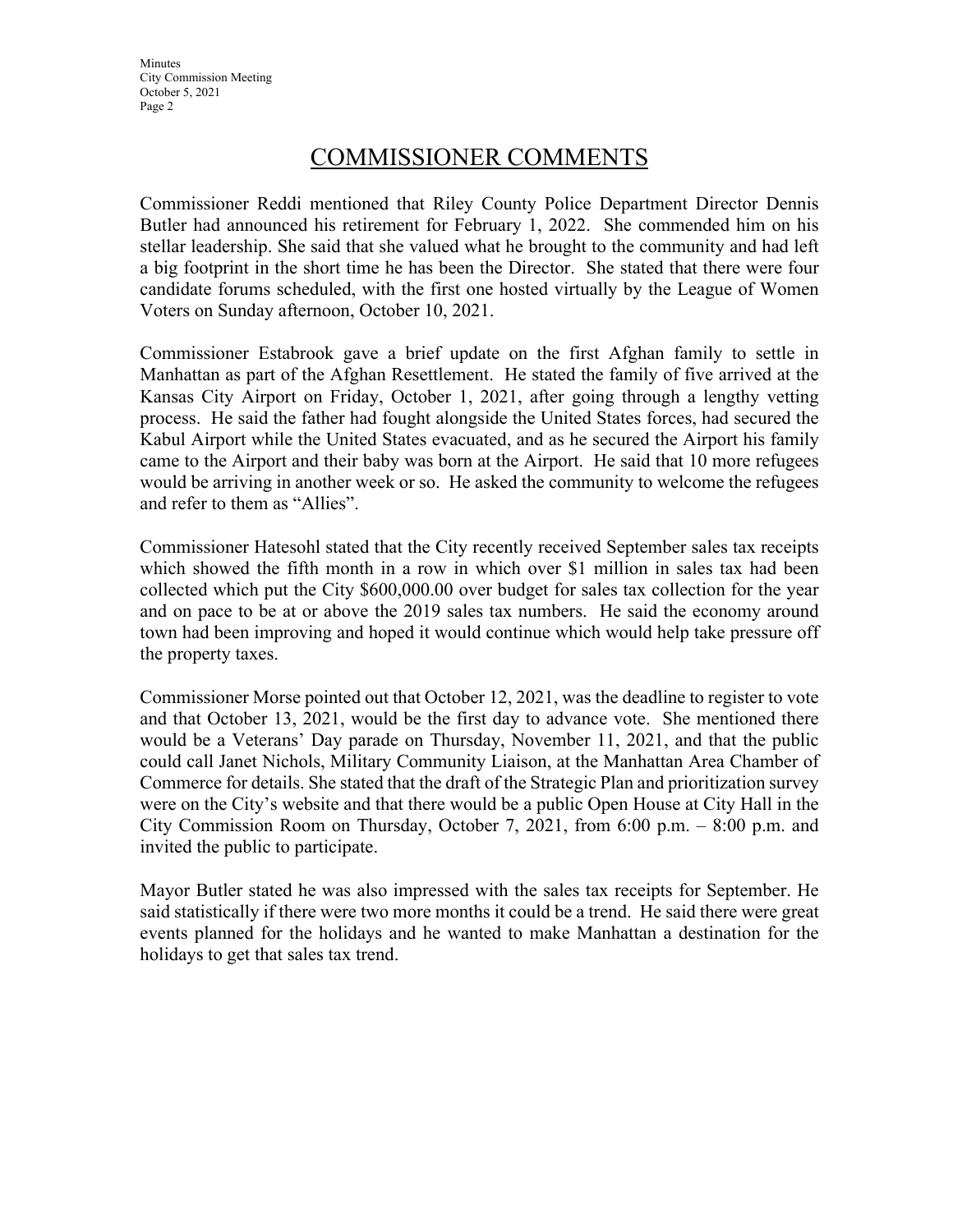**Minutes** City Commission Meeting October 5, 2021 Page 3

### CONSENT AGENDA

(\* denotes those items discussed)

#### **MINUTES**

The Commission approved the minutes of the Regular City Commission Meeting held Tuesday, September 21, 2021.

#### **CLAIMS REGISTER NO. 2983**

The Commission approved Claims Register No. 2983 authorizing and approving the payment of claims from September 15, 2021 – September 28, 2021, in the amount of \$5,424,413.91.

#### **ORDINANCE NO. 7551 – 2022 CITY EMPLOYEE SALARIES**

The Commission approved Salary Ordinance No. 7551 establishing a new range of salaries for 2022 for City employees.

#### **ORDINANCE NO. 7552 – 2021 EDITION, STANDARD TRAFFIC ORDINANCE**

The Commission approved Ordinance No. 7552 incorporating by reference the Standard Traffic Ordinance for Kansas Cities, Edition of 2021, with amendments as set forth in the ordinance.

#### **FIRST READING - AMEND - DOUGLASS CENTER ADVISORY BOARD**

The Commission approved first reading of an ordinance changing the name of the Douglass Center Advisory Board to the Frederick Douglass Recreation Complex Advisory Board and amending the board composition parameters.

#### **\* AGREEMENT - FUNDING - FLINT HILLS DISCOVERY CENTER KIDSCAPE PROJECT, PHASE 2 (PR2103)**

The Commission approved and authorized the Mayor and City Clerk to execute a Project Funding Agreement with the Flint Hills Discovery Center Foundation for the payment of Phase 2 services.

#### **\* ACCEPT - GUARANTEED MAXIMUM PRICE; AGREEMENT - FLINT HILLS DISCOVERY CENTER KIDSCAPE PROJECT, PHASE 2 (PR2103)**

The Commission approved a Guaranteed Maximum Price from McCownGordon Construction, of Manhattan, Kansas, in the amount of \$1,237,630.00 for final design and construction of the project; and authorized City Administration to finalize, and the Mayor and City Clerk to execute, a Phase 2 contract.

#### **RESOLUTION NO. 100521-A – POLICY – INVESTMENT POWERS**

The Commission approved Resolution No. 100521-A re-affirming expanded investment powers for the City of Manhattan based on final approval from the Pooled Money Investment Board.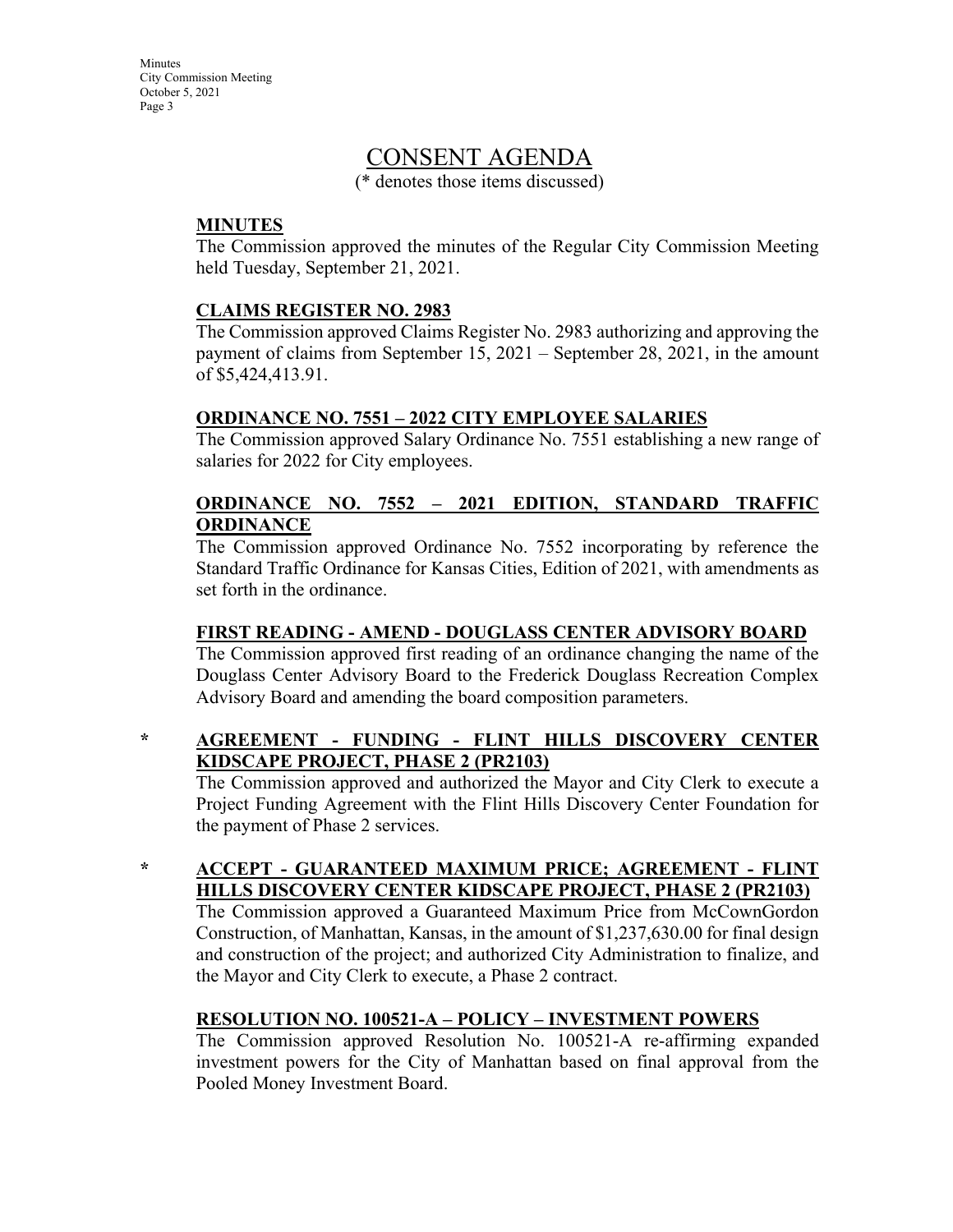## CONSENT AGENDA *(CONTINUED)*

#### **RESOLUTION NO. 100521-B - AMENDED PETITION - STONEHAVEN, UNIT 2, AMHERST ROADWAY (ST1903)**

The Commission authorized the Mayor and City Clerk to sign the Amended Petition; found the amended petition sufficient; and approved Resolution No. 100521-B amending Resolution No. 030519-F and finding the project advisable and authorizing construction for the Stonehaven, Unit 2, Amherst Avenue Street Extension project (ST1903).

#### **BOARD APPOINTMENT – PARKS AND RECREATION ADVISORY BOARD**

The Commission approved the appointment of Karla Hagemeister, 4650 S. Dwight Dr., to a four-year USD 383 Board of Education term, which begins immediately, and will expire June 30, 2025.

Mayor Butler opened the public comments.

Hearing no comments, Mayor Butler closed the public comments.

Commissioner Morse moved to approve the consent agenda as distributed. Commissioner Reddi seconded the motion. On a roll call vote, motion carried 5-0.

## PUBLIC HEARING

#### **PUBLIC HEARING/FIRST READING - AMEND - 2021 CITY BUDGET**

Rina Neal, Director of Finance, presented the item. She then answered questions from the Commission.

Mayor Butler opened the public hearing.

Hearing no comments, Mayor Butler closed the public comments.

After discussion, Commissioner Hatesohl moved to approve first reading of an ordinance amending the 2021 City Budget. Commissioner Reddi seconded the motion. On a roll call vote, motion carried 5-0.